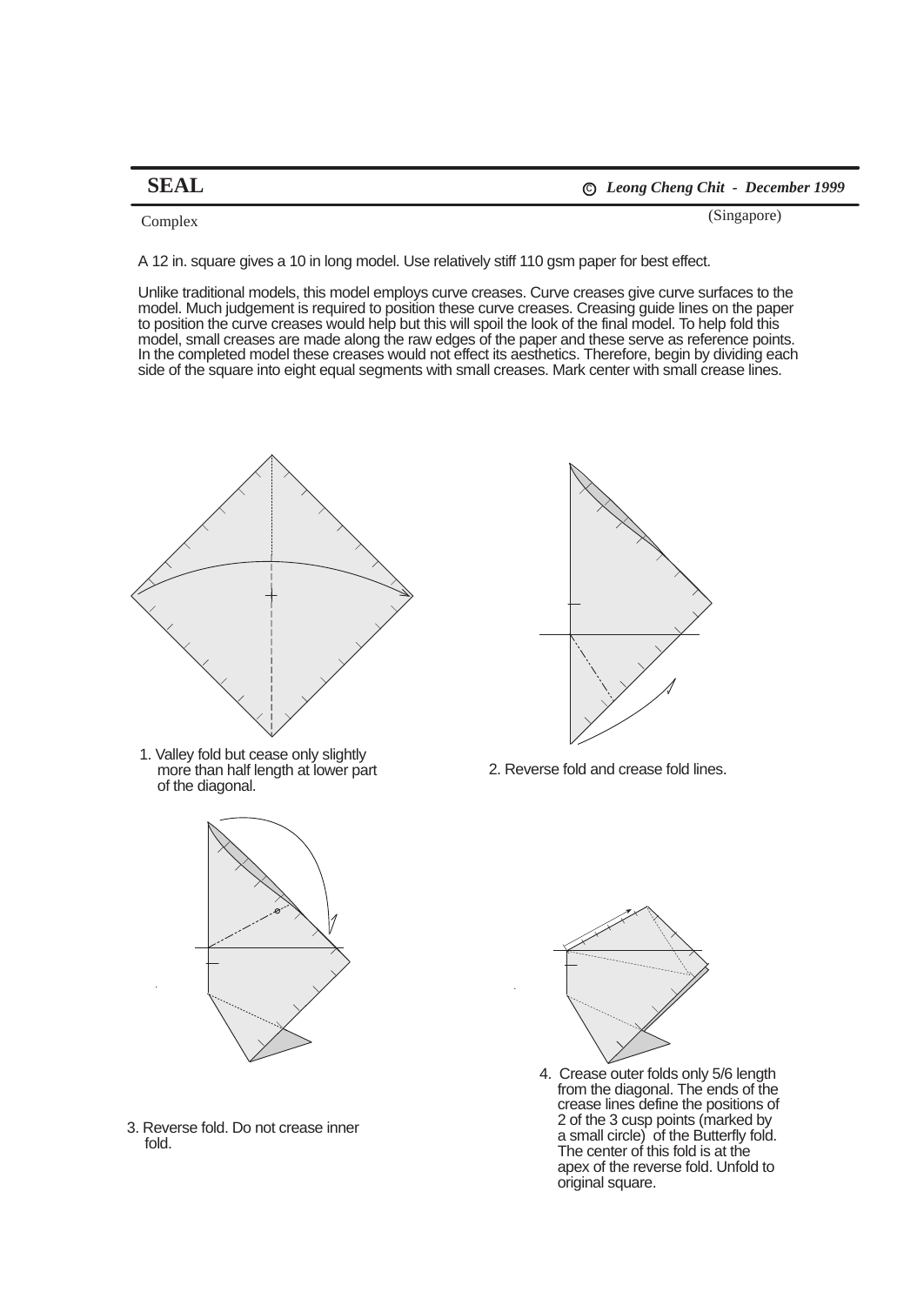



- 6. Repeat Step 5 for 2 more doublecusp folds but crease a proportionally longer line for the upper folds.
	- 7. The features on the face and neck are crucial and they must be folded well for the model to look good. Precrease the folds on the snout and the neck, using the crease lines along paper's side as reference points. There are four single-cusp folds on the neck. The cusp points of the upper pair of single-cusp folds define the eyes. The fold on either side of the snout is a corner box fold.



9. When you have reached this step, you would have noticed that the fold lines of cusp folds are the intersections of curved surfaces. (For the mathematically inclined, the single-cusp, double-cusp and the triple-cusp folds correspond to the cusp, swallowtail and butterfly manifolds respectively of Catastrophe Theory.) Turn around to view from side.

8. Fold the 2 double-cusp folds and the triple-cusp fold. A circle at a cusp point indicates that the surface around it is a convex cone. (A cross would indicate that the surface around the cusp point is concave.) The third cusp point of the triple-cusp fold is outside the paper. Remember that the center of the triple-cusp fold is a reverse fold. Round the neck and the body by curving the fold lines of the cusp folds.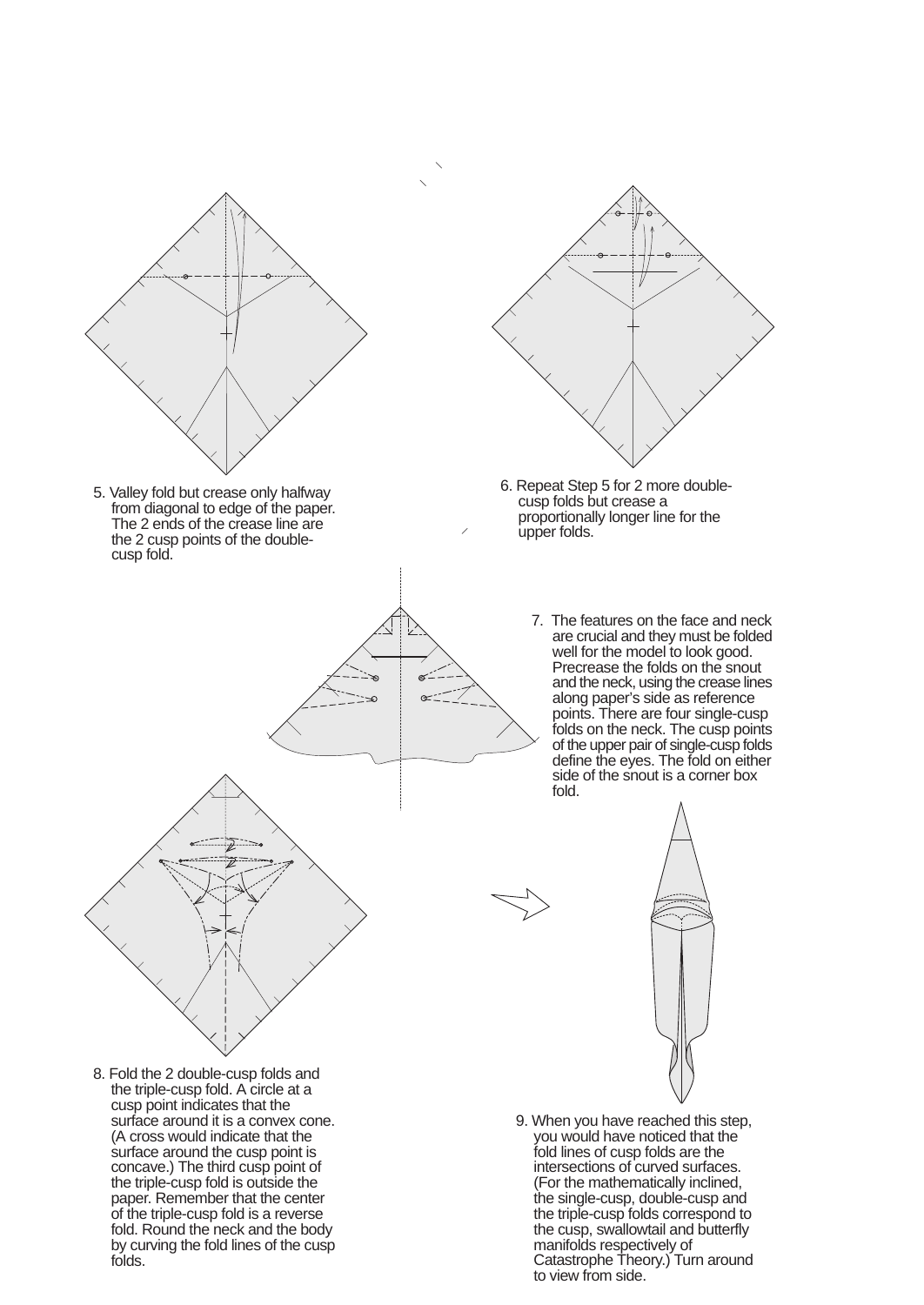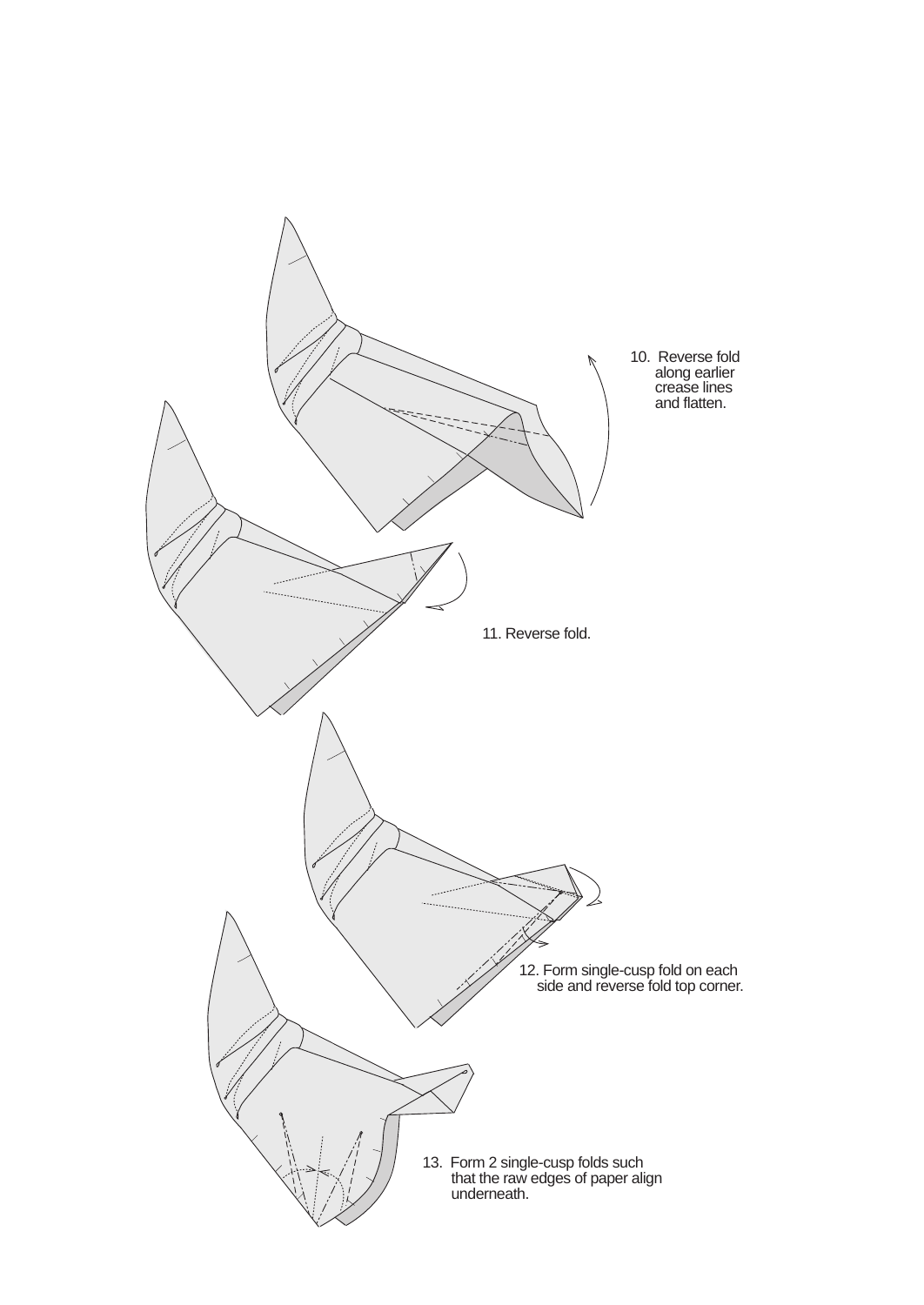